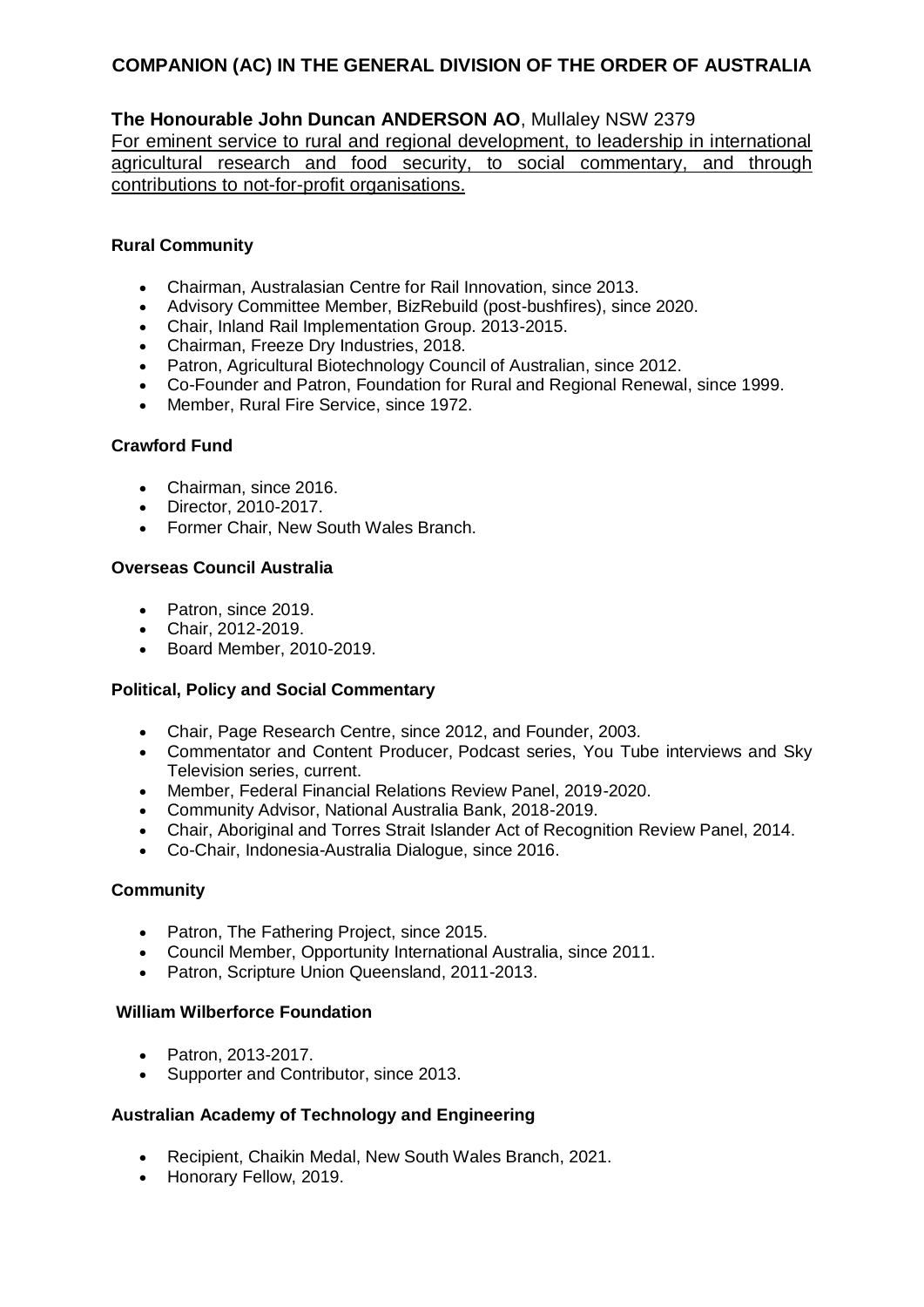### **Resources**

- Chairman, Eastern Star Gas, 2009-2015.
- Senior Advisor, Miro Advisors, 2013-2017.

### **Awards and recognition includes:**

Appointed an Officer of the Order of Australia, June 2011.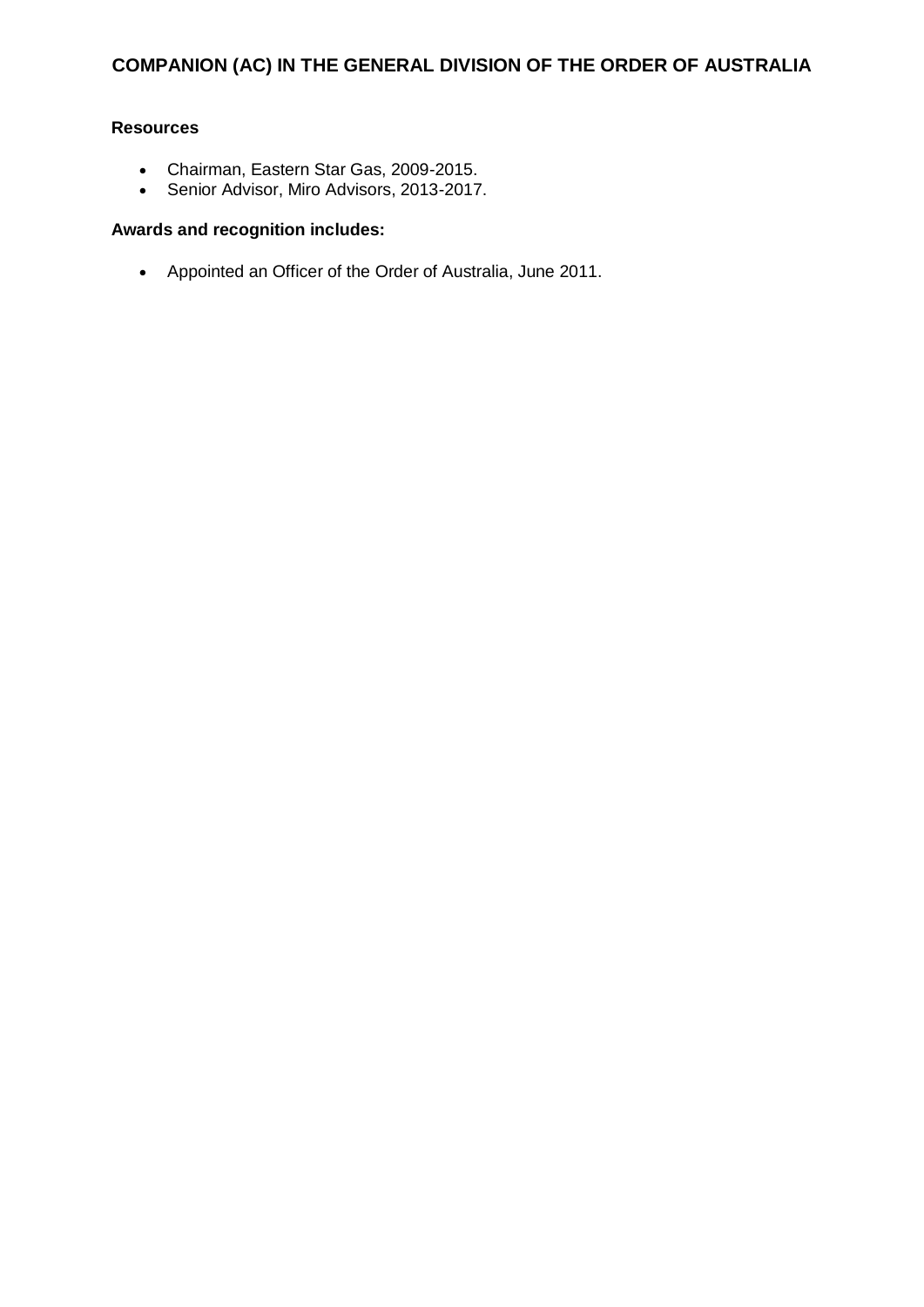## **Mr Richard Leigh CLIFFORD AO**, VIC

For eminent service to business in the aviation, arts and education sectors, to the community through charitable support and scholarships, and for philanthropic contributions.

#### **Qantas**

- Chair, 2007-2018.
- Director, 2007-2018.

#### **National Gallery of Victoria**

- Chairman, Foundation Board, since 2014.
- Board Member, Foundation Board, since 2008.
- Member, Council of Trustees, since 2013.

#### **The University of Melbourne**

- Chair, Believe Campaign, since 2017
- Deputy Chair, Believe Campaign, 2013-2017.
- Member, Selection Panel, McKinnon Prize in Political Leadership, 2018-2019.
- Established Clifford Chair in Neural Engineering.
- Established Clifford Family Scholarships, International House.

#### **Equestrian Australia**

- Chairman, High Performance Panel, 2017-2022.
- Board Member, 2016-2017.

#### **Other**

- Chair, Murdoch Children's Research Institute, 2009-2016.
- Co-Patron, The Melbourne Mining Club, current.

#### **Business**

• Senior Advisor, Kohlberg Kravis Roberts and Co, since 2008.

#### **Crestone Wealth Management**

- Non-Executive Chairman, since 2017.
- Non-Executive Director, since 2016.

#### **Bechtel Australia**

- Chairman, since 2009.
- Non-Executive Director, since 2007.

- Appointed an Officer of the Order of Australia, 2008.
- Honorary doctorate, Doctor of Laws, University of Melbourne 2022.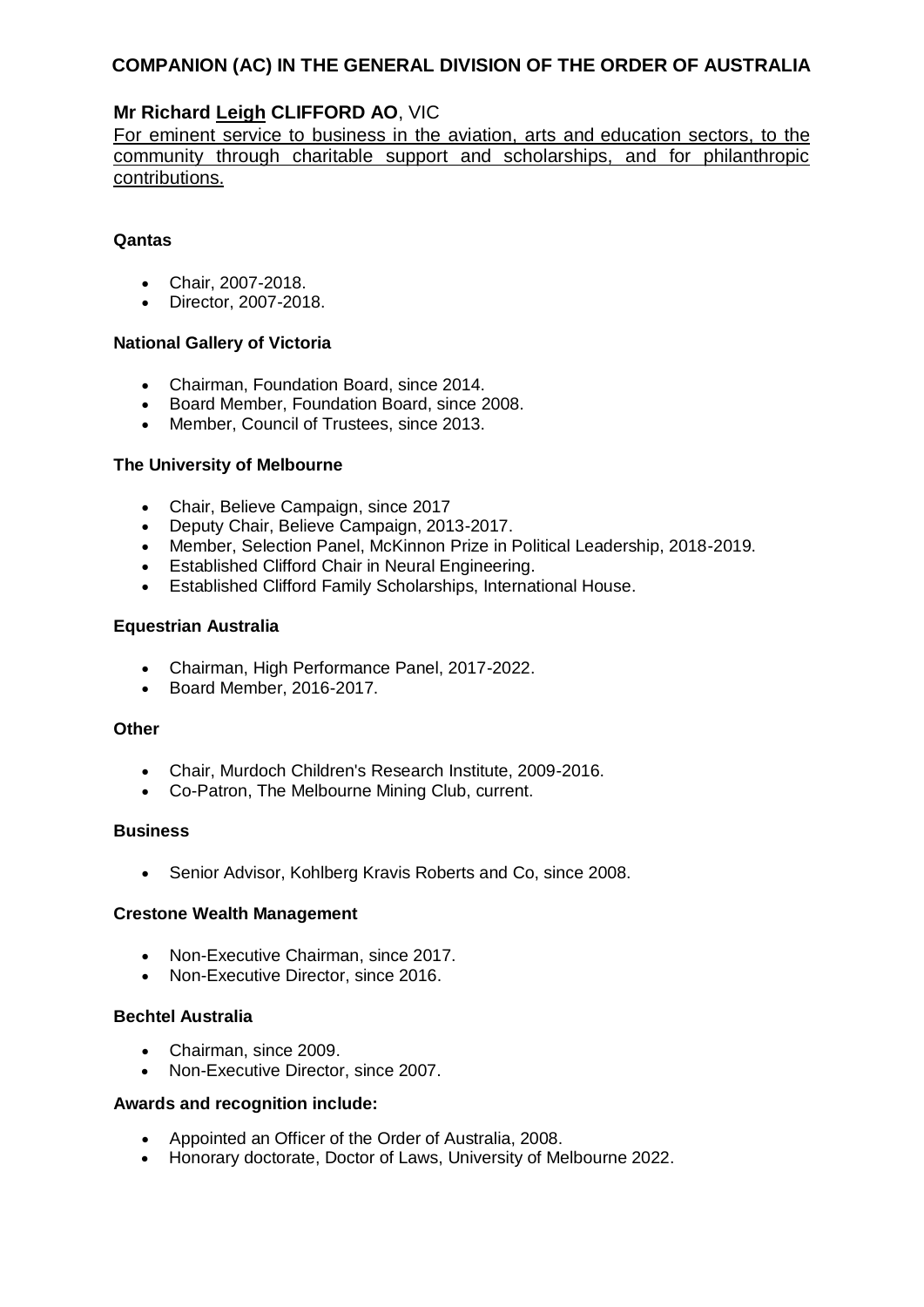## **Mrs Gina Madeline FAIRFAX**, Hamilton QLD 4007

For eminent service to the community through leadership roles in charitable organisations, as an advocate for philanthropy, to arts administration, and to regional development.

### **Philanthropy**

- Trustee, Tim Fairfax Family Foundation, since 2008.
- Chair, Ningana Trust, current.
- Life Member, Philanthropy Australia, 2021.

### **Queensland Art Gallery and Gallery of Modern Art (QAGOMA)**

- Member, Board of Trustees, since 2013.
- Member, QAGOMA Foundation, current.
- Special Patron, QAGOMA Foundation, current.
- Member, Collection Online Campaign Reference Group, QAGOMA Foundation, since 2019.

#### **Breast and Prostate Cancer Association of Queensland**

- President, since circa 2020.
- Former Treasurer.
- Board Member, since 2001.

### **Foundation for Rural and Regional Renewal**

- Member, Assessment Committee, current.
- Donor, current.
- Founding Supporter, Tackling Tough Times Together Program.

#### **The Arts**

- Cultural Patron, Flying Arts Alliance, current.
- Board Member, La Boite Theatre Company, 2011-2020.

#### **Community**

- Volunteer, Meals on Wheels, since 2003.
- Volunteer, Royal Children's Hospital, Brisbane (now Queensland Children's Hospital), 2006-2014.
- Former Volunteer, Country Women's Association of Australia.
- Patron, Blackall Heartland Festival, current.

#### **Other**

- Member, Fundraising Organisation Committee, The Royal National Agricultural and Industrial Association of Queensland, current.
- Director, Rawbelle Management.
- Partner, Strathbogie Pastoral Company.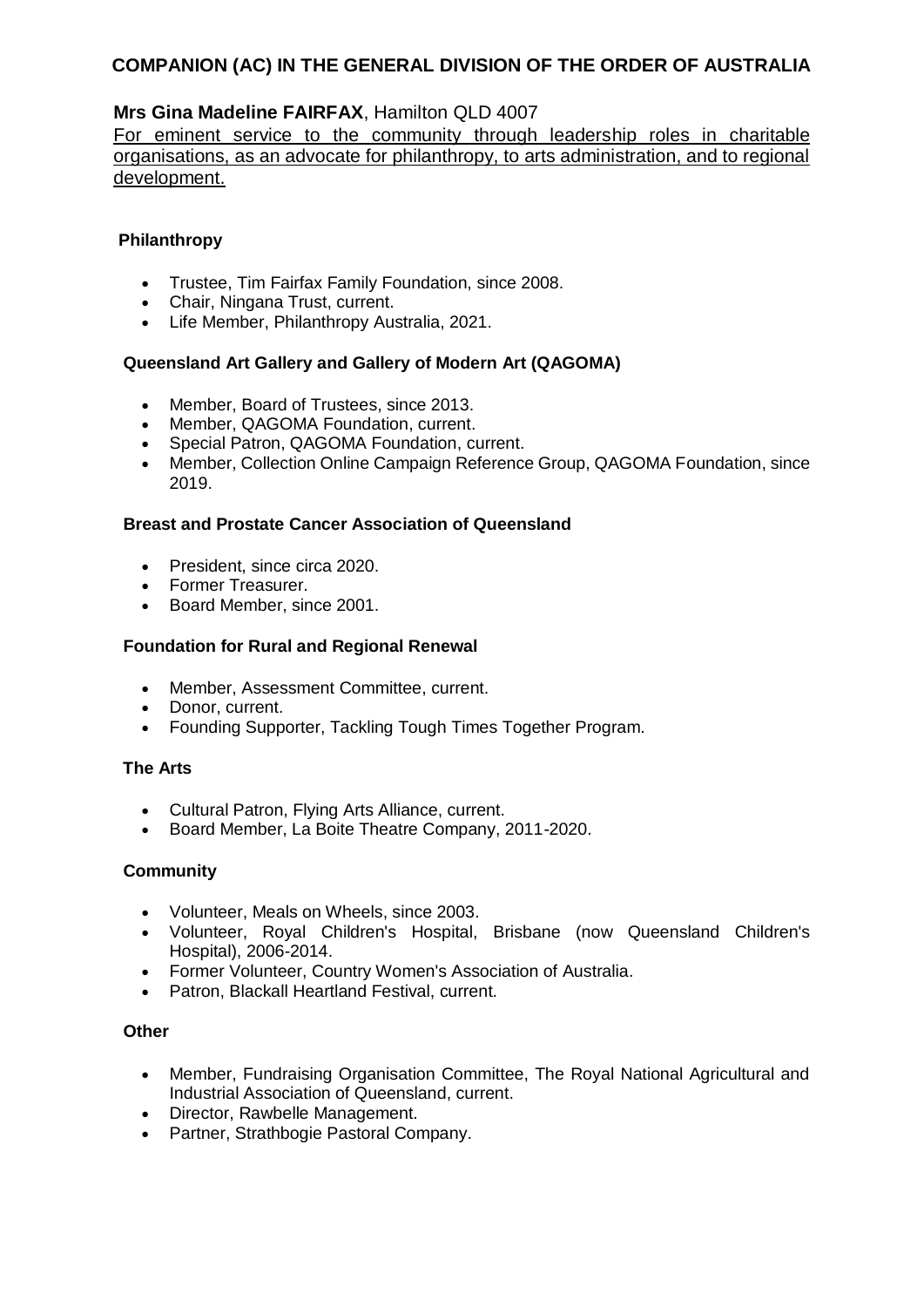- Philanthropy Leadership Award, Creative Partnerships Australia, 2018.
- Philanthropy of the Year Community Award, Queensland Community Foundation, 2018.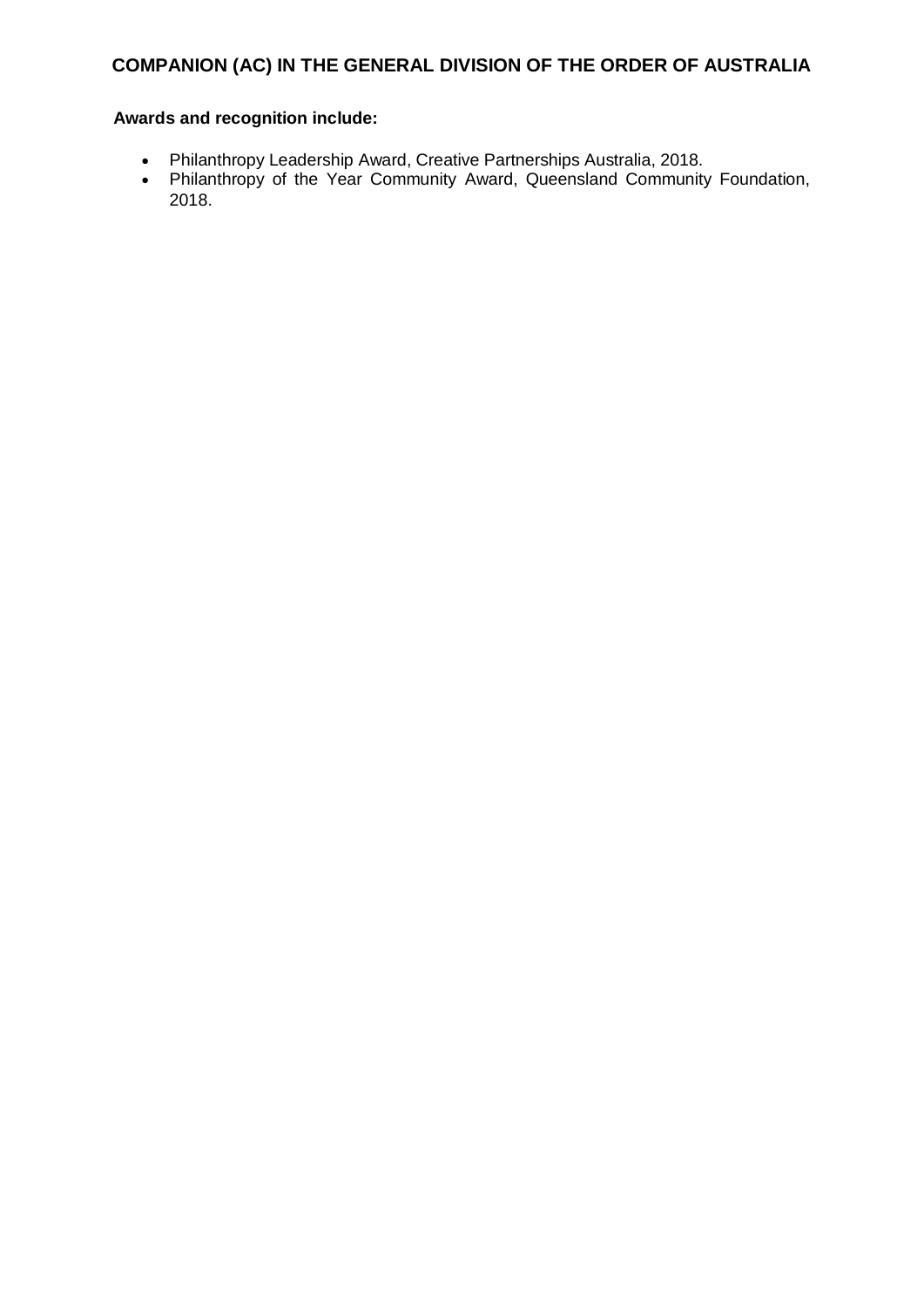## **Emeritus Professor Anne Josephine GREEN**, Mosman NSW 2088

For eminent service to science, particularly physics and astrophysics, as an educator and researcher, as a mentor to colleagues and students, and a role model to women.

#### **University of Sydney**

- Emeritus Professor, since 2017.
- Professor of Astrophysics, 2008-2016.
- Head, School of Physics, 2007-2009.
- Director, Science Foundation for Physics, 2006-2009.
- Part-time Senior Lecturer, then Associate Professor, 1998-2006.
- Part-time Research Associate, then Lecturer, 1991-1997.

### **Physics Foundation, Sydney University**

- President, 2017-2020.
- Deputy President, 2013-2016.

### **Max-Planck Institute for Astronomy, Germany**

- Member, Science Advisory Board, 2013-2019.
- Research Fellow, 1973-1974.
- Alexander von Humboldt Research Fellowship, 1972-1974.

### **Academy of Technology and Engineering**

- Chair, NSW Division, since 2018.
- NSW Committee Member, 2015-2017.
- Fellow, 2014.

#### **Square Kilometre Array**

- Member, Operations Working Group, 2006-2007.
- Member, International Steering Committee, Array Project, 2004-2006.

#### **International Astronomical Union**

- Co-Chair, Women in Astronomy WG, 2003-2009.
- Member, Executive Committee, Division X (Radio Astronomy), 2000-2006.
- Member, since 2006.

#### **Astronomical Society of Australia**

- President, 2003-2005.
- Vice-President, 2000-2002.
- Fellow, 2004.
- Anne Green Prize established in her name, 2018.

#### **Astronomy Australia**

- Chair, 2016.
- Deputy Chair and Director, 2010-2015.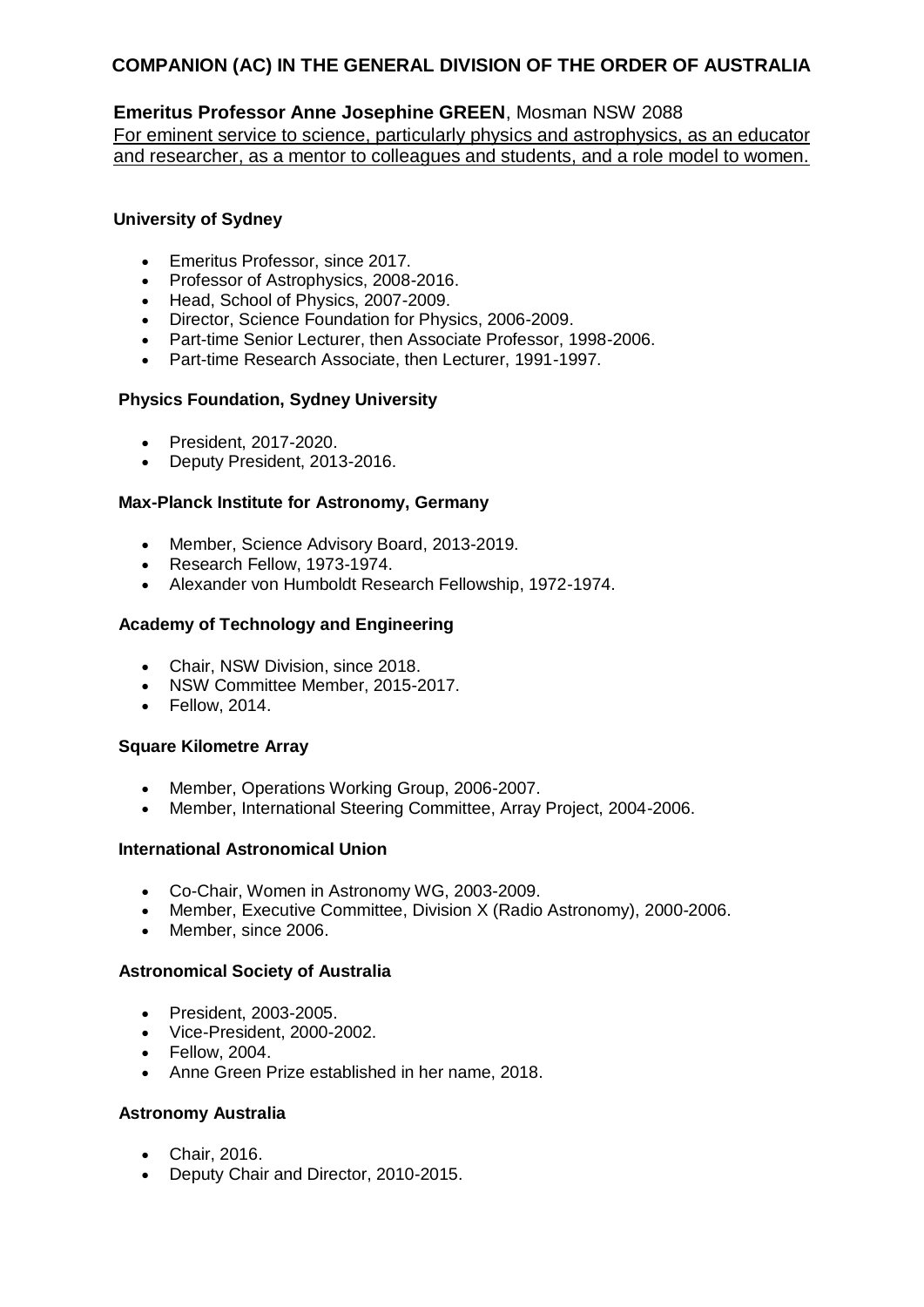#### **Research and Publications**

- Chief Investigator, Australian Research Council, since 2000.
- 119 Peer-Reviewed Papers and 80 other scientific papers, 30 years.

#### **Astronomy - Other**

- Member, Australian Astronomical Observatory Advisory Committee, 2013-2019.
- Inaugural Co-Chair, Physics Equity and Access Committee, 2014-2016.
- Member, Advisory Board, Astronomy, Astrophysics and Astrophotonics Research Centre, Macquarie University, 2011-2014.
- Member, ERA Evaluation Committee, Physics, Chemistry and Earth Sciences, 2012, 2009.
- Chair, Science Review, CSIRO Astronomy and Science Division, 2011.
- Member, Australia Telescope Steering Committee, 2004-2007.
- Member, National Committee for Astronomy, 2003-2005.
- Member, Australia Gemini Steering Committee, 2003-2005.
- Chair, Australian Telescope Users Committee, 1997-2002.
- Director, Molonglo Observatory, 1994-2006.

- Fellow, Royal Society NSW, 2019.
- Portrait commissioned by the Physics Foundation, University of Sydney, 2019.
- Fellow, Australian Institute of Physics, 2006.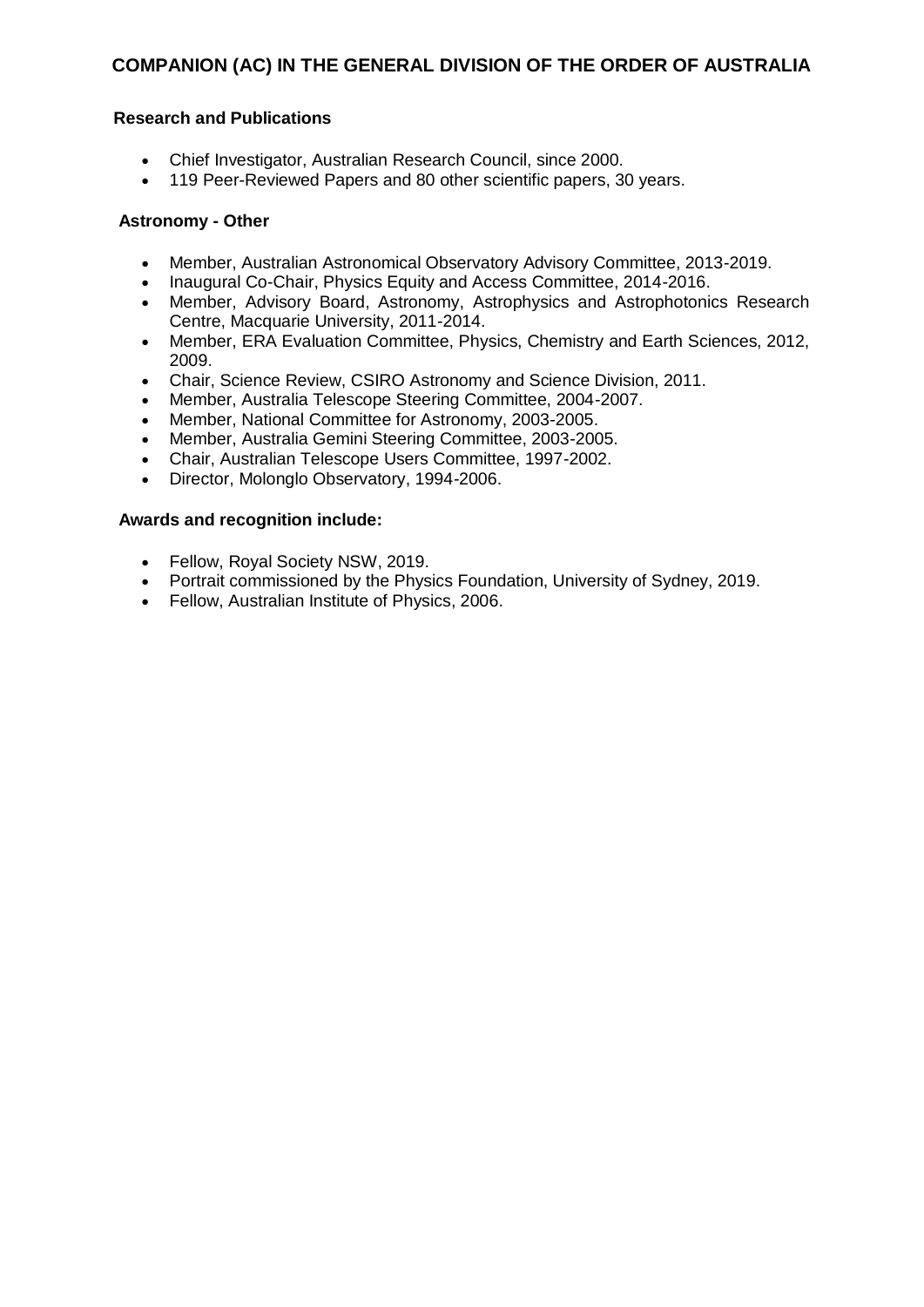## **Professor Tanya Mary MONRO**, Griffith ACT 2603

For eminent service to scientific and technological development, to research and innovation, to tertiary education, particularly in the field of photonics, and to professional organisations.

#### **Defence Appointments**

- Chief Defence Scientist, Defence Science and Technology Group, Department of Defence, since 2019.
- Advisory Board Member, Defence South Australia, 2014-2019.

### **Professional Appointments**

- Board Member, Commonwealth Scientific and Industrial Research Organisation (CSIRO), since 2016.
- Member, Premier's Economic Advisory Council, South Australia, 2018-2022.
- Chair, Arts Sub-committee, South Australian Economic Development Board, 2017- 2018 and Member, 2014-2018.
- Chair, Deputy Vice-Chancellor Research Group, Australian Technology Network of Universities, 2014-2019.
- Past Member, Commonwealth Science Council.

### **University of South Australia**

- Deputy Vice-Chancellor and Vice-President, Research and Innovation, 2015-2019.
- Board Member, Sansom Institute Health Research, 2015-2018.
- ARC Georgina Sweet Laureate Fellow, 2013-2018.

## **University of Adelaide**

- Director, Centre of Expertise in Photonics, School of Chemistry and Physics, 2005- 2014.
- Inaugural Director, ARC Centre of Excellence in Nanoscale Bio Photonics, 2014.
- Facility Director, sub-node of OptoFab, 2009-2014.
- Inaugural Director, Institute for Photonics and Advanced Sensing, 2009-2014.
- Director, DSTO Centre of Expertise in Photonics, 2005-2010.
- Inaugural Chair of Photonics, 2005-2008.
- Professor of Photonics (Physics), 2005-2014.
- ARC Federation Fellow, 2008-2013.

#### **Optoelectronics Research Centre, University of Southampton**

- Royal Society University Research Fellowship, 2000-2004.
- Research Fellow, 1998-2000.

#### **National Youth Science Forum**

- Science Patron, since 2016.
- Chair, 2014-2016.

## **Australian Academy of Technology and Engineering (ATSE)**

- Vice-President, 2014-2016.
- Member, Strategic Advisory Body (Assembly), 1 year.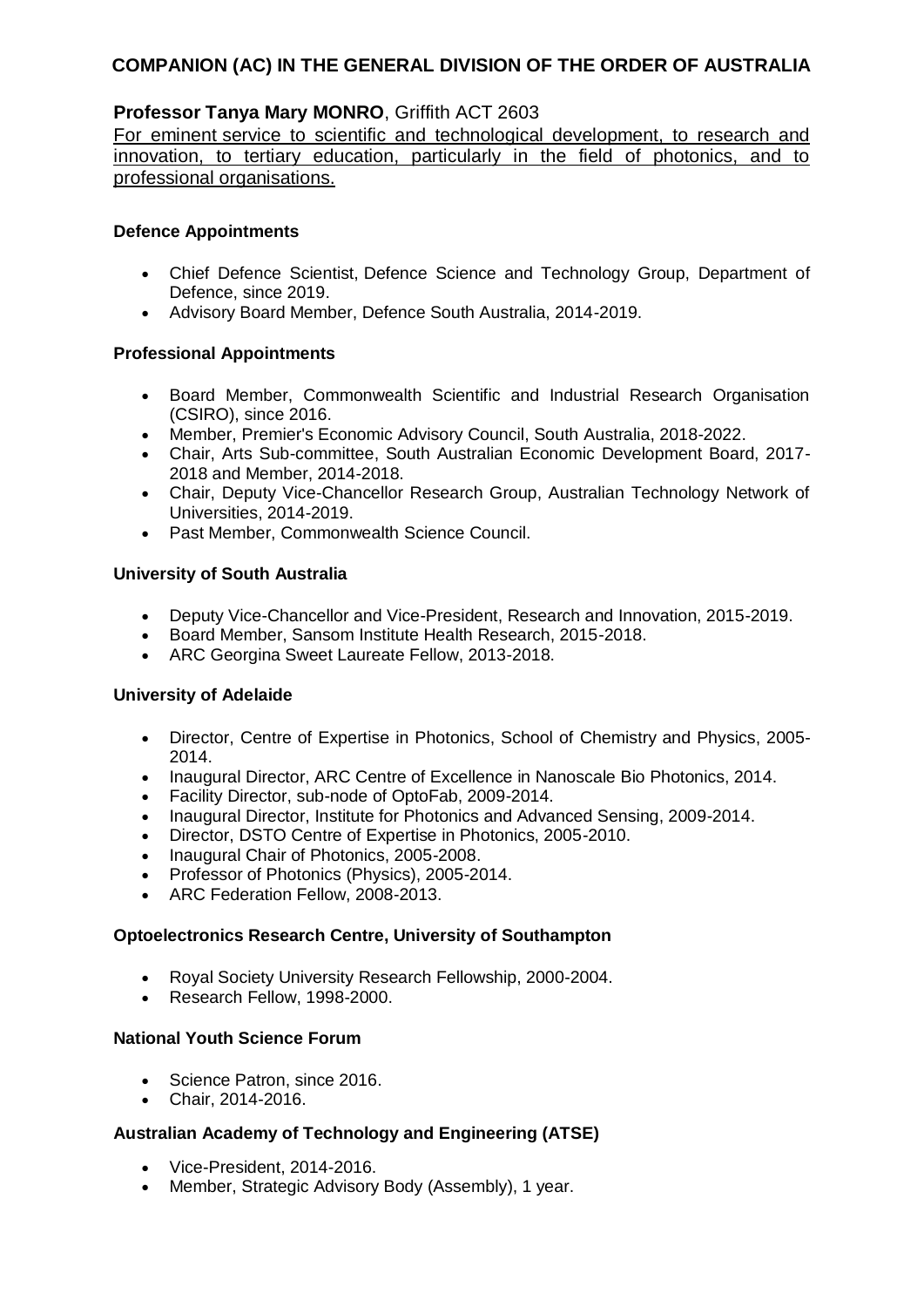• Fellow, since 2009.

### **Professional Affiliations**

- Fellow, Australian Institute of Physics, current.
- Fellow, Australian Academy of Science, since 2012.
- Fellow, Optical Society of America, since 2015.
- Inaugural Bragg Fellow, Royal Institution Australia, current.
- Fellow, Optical Society, current.
- Author of over 600 scientific papers since 1998.

- Australian Award for Excellence in Women's Leadership, South Australia, 2019.
- Eureka Prize for Excellence in Interdisciplinary Scientific Research, 2015
- Beattie Steel Medal, Australian Optical Society, 2014.
- Pawsey Medal, Australian Academy of Science, 2012.
- Australian of the Year, South Australia, 2011.
- South Australian Scientist of the Year, 2010.
- Telstra Business Woman of the Year, White Pages Community and Government Category, 2010.
- Emerging Leaders Award, Weekend Australian Magazine, 2009.
- Prime Minister's Malcolm McIntosh Prize for Physical Scientist of the Year, 2008.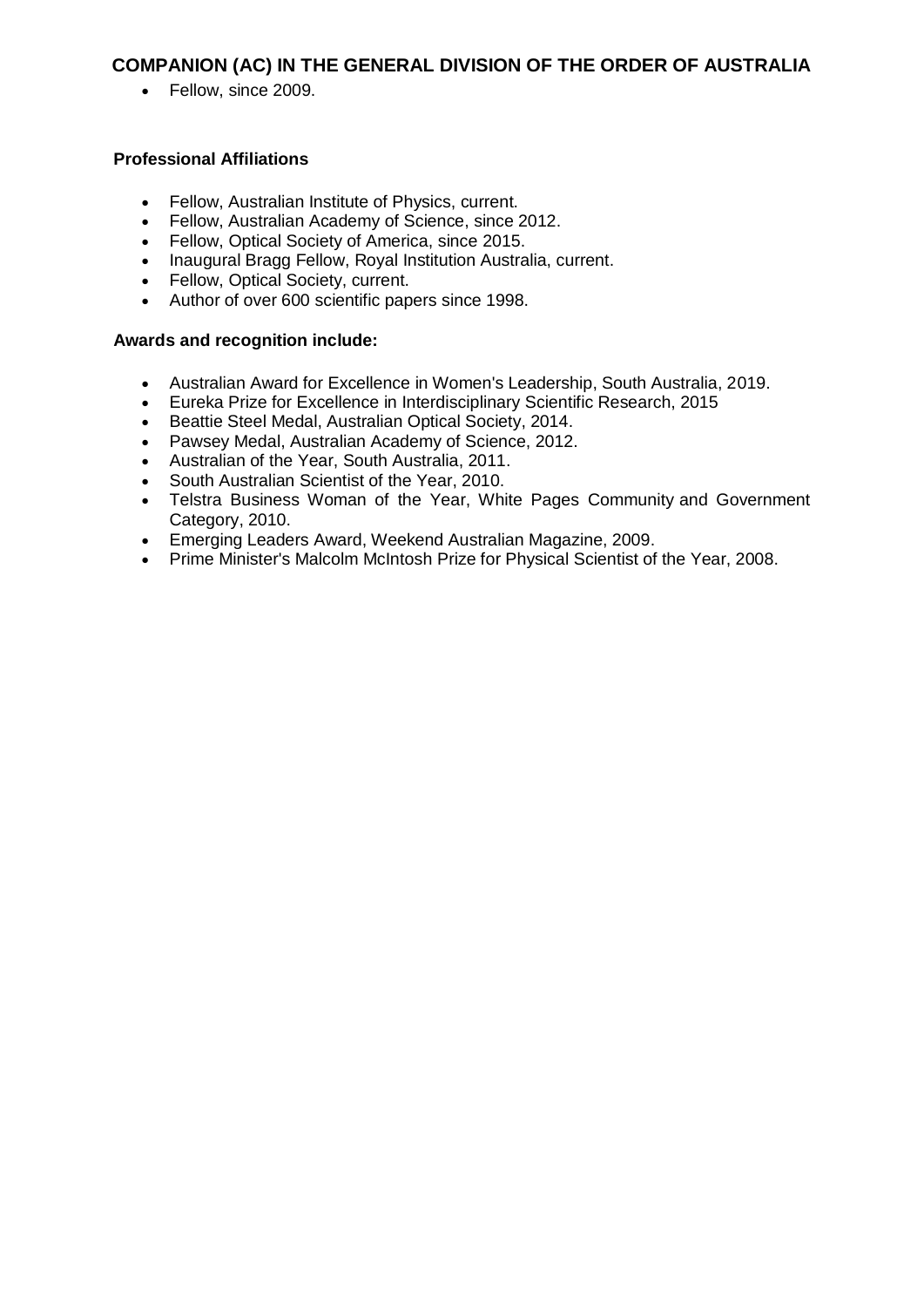## **Dr Brendan Francis MURPHY**, Kingston ACT 2604

For eminent service to medical administration and community health, particularly as Chief Medical Officer, and to nephrology, to research and innovation, and to professional organisations.

#### **Australian Government**

- Secretary, Commonwealth Department of Health, since January 2020 (delayed until July 2020 due COVID-19).
- Chief Medical Officer, 2016-2020.
- Chair, Australian Health Protection Principal Committee, 2016-2020.
- Member, Australian Government National Crisis Committee.
- Member, Australia-New Zealand Counter-Terrorism Committee.
- Member, Independent Health Assessment Panel (Home Affairs).
- Director, Australian Sports Commission.
- Director, Australian Digital Health Agency.

#### **Health Service Management**

Chief Executive Officer, Austin Health, 2004-2016.

#### **Nephrology**

- Professor of Nephrology and Chief Medical Officer, St Vincent's Health, 1992-2005.
- Program Director, Medicine and Emergency Services, St Vincent's Health, 1996- 2005.
- Nephrologist, St Vincent's Hospital, 1986-1992.

#### **Research**

- Former Director, Centenary Institute for Medical Research, 2016.
- Member, Governing Council, International Agency for Research in Cancer (WHO/UN), 2016-2020.
- Former Director, Florey Institute of Neuroscience and Mental Health, 2007-2016.
- Former Director, Olivia Newton-John Cancer Research Institute, 2014-2016.
- Former Director, Victorian Comprehensive Cancer Centre, 2014-2016.
- Senior Chief Investigator, four NHMRC project grants, 1989-2004.
- Deputy Chair, Medical Research Future Fund Genomics Mission Steering Committee, and Clinical Advisor, Medical Research Future Fund.

#### **Health - Other**

- President, Victorian Hospitals Industrial Association, 2013-2016.
- Director, Melbourne Academic Centre for Health, 2014-2016.
- Independent Chair, Health Services Innovation Tasmania, 2014-2016.
- Director (Deputy Chair), Health Workforce Australia, 2010-2014.
- Board Member, Royal Victorian Eye and Ear Hospital, Acting Chairman, 2000, Member, Finance and Audit Committee.
- Board Member, Kidney Health Australia, 1996-2004.
- Member, International Scientific Programme Committee, International Society of Nephrology, 1996-1997.
- Member, Clinical Principal Committee, AHMAC, 2016-2020.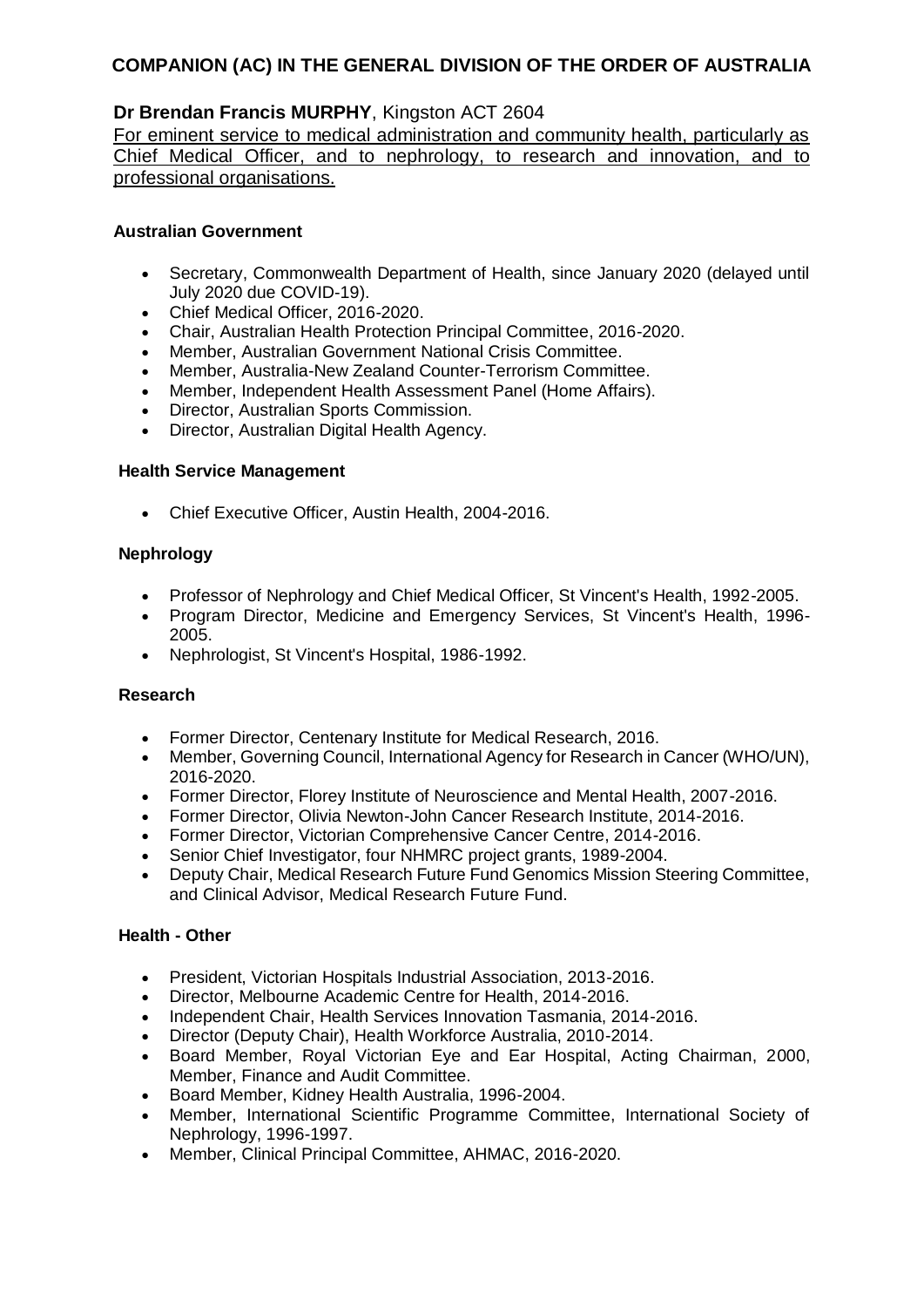#### **Academic Appointments**

- Adjunct Professor, Monash University, current.
- Adjunct Professor, Australian National University, current.
- Professorial Associate, University Melbourne, current.

#### **Memberships**

- Australian and New Zealand Society of Nephrology, current.
- Fellow, Institute of Company Directors, 2001.
- Fellow, Australian Academy of Health and Medical Sciences, 2015.
- Fellow (Hon), Australasian College of Health Service Management, 2014.
- Fellow (Hon), Royal Australasian College of Medical Administrators, 2022.
- Australian Society for Medical Research, current.

#### **Royal Australasian College of Physicians (RACP)**

- Victorian State Committee, 1991-1993.
- Examiner Clinical Examinations, 1995-2003.
- Member, National Specialities Board, 2000-2002.
- Fellow, 1984.

#### **Australian and New Zealand Society of Nephrology**

- President, 2000-2002.
- Councillor, 1996-2000.
- Chairman, Scientific and Continuing Education Committee, 1998-2000, and Member, 1994-1998.

#### **Victorian Health Department / Department of Human Services**

- Chair, State Pathology Executive, 2012-2016.
- Chair, Workforce Reform Implementation Taskforce, 2014-2016.
- Member, Ministerial Advisory Committee on Patient Safety, 2013-2016.
- Member, Sustainable Hospitals Committee, 2013-2016.
- Victorian Senior Executive Leadership Development Program, 2009-2011.
- Chair, Health Service Management Innovation Council, 2004-2011.
- Health 'Price' Review Steering Committee, 2004.
- Member, Board of Health Information Systems, 2003-2005.
- Chair, Clinical Systems Steering Committee, Health Smart, 2003-2005.

- ACT Australian of the Year, 2021.
- Father of the Year, Father's Day Council, 2021.
- Peter Wills Medal, Research Australia, 2021.
- ACHS Medal, Australian Council on Healthcare Standards, 2020.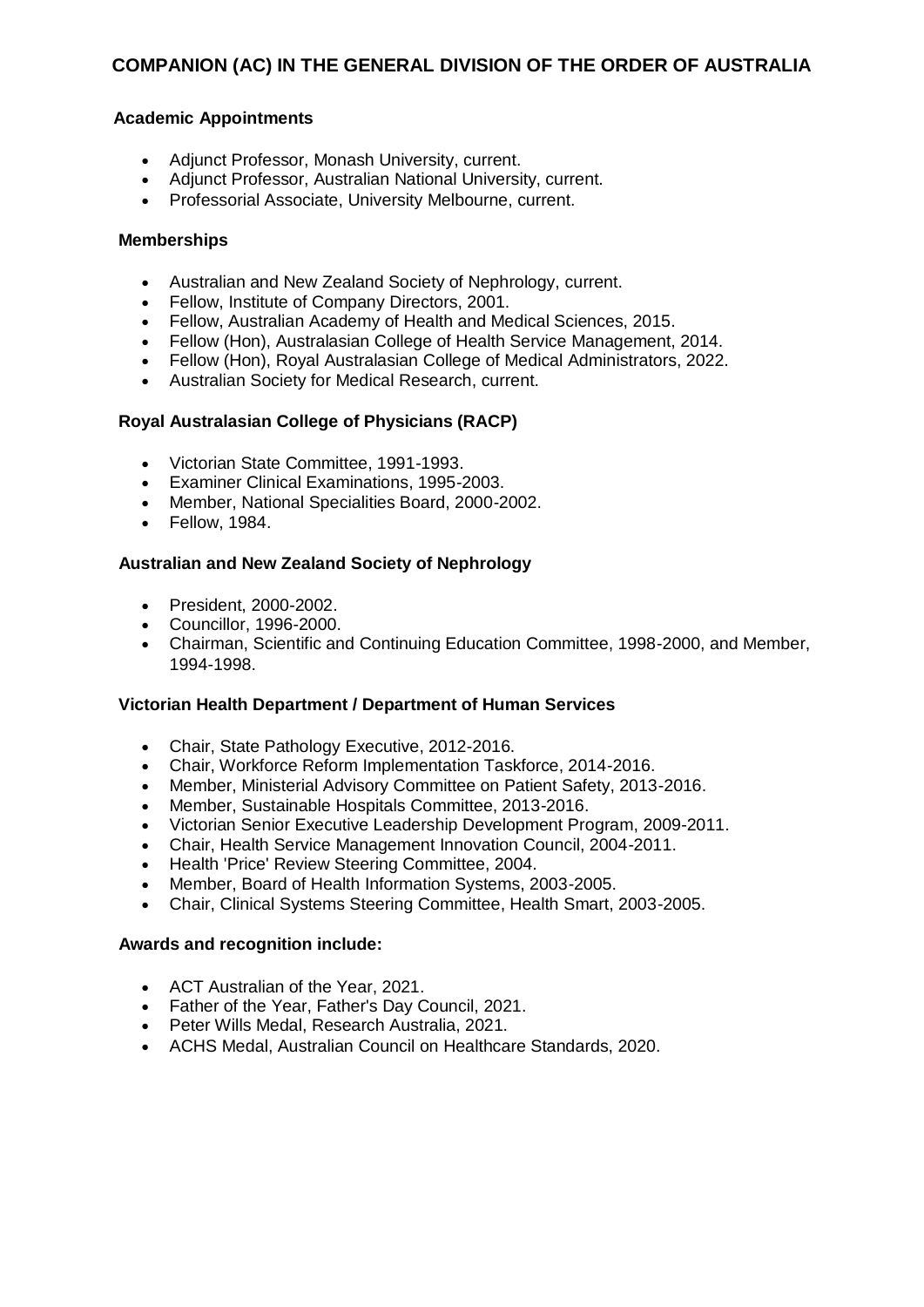## **Dr Patricia Margaret SELKIRK AAM**, Turramurra NSW 2074

For eminent service to science and conservation, particularly through research of Antarctic and sub-Antarctic terrestrial ecosystems, to tertiary education, and as a mentor and champion for women.

#### **Australian Antarctic Program Expedition Field Work**

- Macquarie Island, 1979-1980; 1981-1982; 1984-1985; 1986-1987; 1989-1990; 1995- 1996; 1998-1999; 1999-2000; 2002-2003; and 2003-2004.
- Casey Station Antarctic Base, 1982-1983 and 1991-1992.
- Heard Island, 2000-2001.

### **International Expedition Field Work**

- Scott Base and the Dry Valley, Antarctica New Zealand, 1992-1993, 1994-1995, 1996- 1997, 1997-1998.
- Iles Kerguelen, French Antarctic Program (IPEV- Institut Polaire Emile Victoire and TAAF -Terre Australes et Antarctique Françaises), 2004-2005.

#### **Committee and Advisory roles**

- Member, Organising Committee, International sub-Antarctic Forum, 2009 and 2011.
- Member, Antarctic Scientific Advisory Committee, 1995-2001.
- Former Member, Antarctic Research Evaluation Group.
- Former Member, Australian National Committee for Antarctic Research, Australian Academy of Science.

#### **Macquarie University**

- Honorary Research Fellow, School of Natural Sciences, current.
- Instrumental in developing the Antarctic Research Unit.
- Lecturer in Plant Evolution, 20 years.

#### **Publications**

- Author of approximately 100 refereed Antarctic and sub-Antarctic publications.
- Co-author, *Australia's Biodiversity: Living Wealth,* Reed International Books, 1995.
- Co-author, *Sub-Antarctic Macquarie Island: Environment and Biology*, Cambridge University Press, 1990.
- Co-Editor and Co-Founder, *Australasian Bryological Newsletter*, 1979-1991.
- Co-Editor, Papers and Proceedings, International Subantarctic Forum, 2007.
- Author of a range of book chapters and articles in scientific journals.

#### **Professional**

 Biologist and Ecologist, undertaking field work in the study of plant taxonomy; adaptations and genetics; landscape ecology; and vegetation mapping.

- Philip Law Medal, for significant contributions to Antarctic Science, 2018.
- Award for Professional Achievement, University of Sydney, 2017.
- Australian Antarctic Medal, 2004.
- Named in honour of the nominee, 'Selkirk Creek', Macquarie Island.